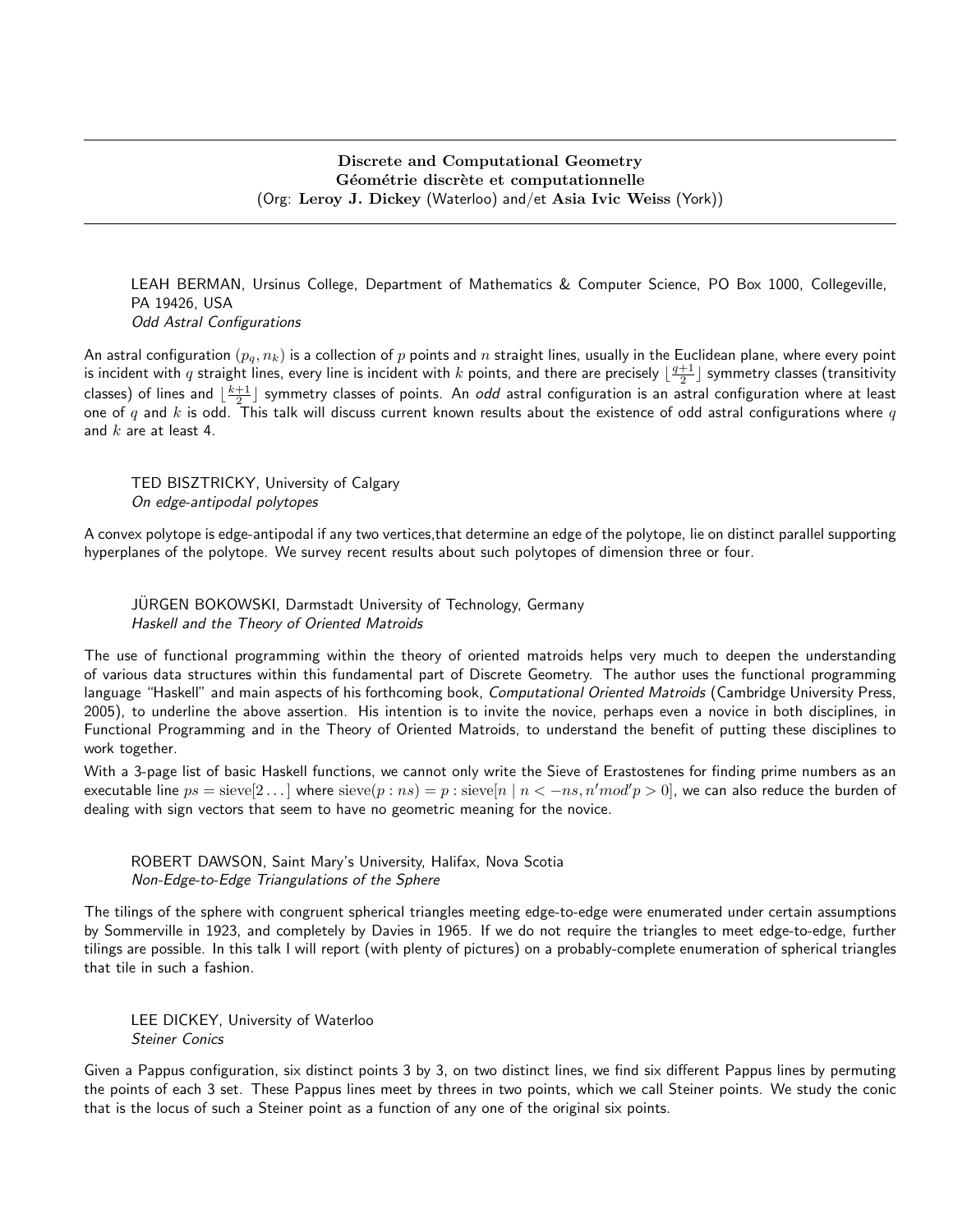BOB ERDAHL, Mathematic and Statistics, Queen's University Voronoi's Conjecture on Parallelotopes

A parallelotope is a polytope with the following, very restrictive, combinatorial property: a selection of translates of the polytope fit together facet-to-facet to tile space. It is easy to show that the centers of the parallelotopes of such a tiling form a lattice. On the other hand, starting with a geometric lattice, the Voronoi polytope is determined by the Euclidean metric: the Voronoi polytope for a particular lattice point is the set of points as close to that lattice point as to any other. The Voronoi polytopes for all lattice points fit together facet-to-facet to tile space, so a Voronoi polytope is a special type of parallelotope. Voronoi conjectured in 1909 that these two tilings, definded is such different ways, are in fact equivalent; Voronoi conjectured each parallelotope tiling is affinely equivalent to a Voronoi tiling.

I will report on the recent work of Andrei Ordine who established that the Voronoi Conjecture holds for a new special case—for the case where the parallelotope is 3-irreducible, a condition that will be defined during the course of my lecture. I will also review the status of the Voronoi Conjecture, describing the various cases for which the Conjecture has been proven to hold, and discuss prospects for further developments.

WENDY FINBOW-SINGH, Acadia University Low Dimensional Neighbourly Polytopes

Among the d-polytopes with v vertices, the neighbourly polytopes have the greatest number of facets. This maximum property of neighbourly polytopes has prompted researchers to compile lists of them. In this talk, we will discuss the simplicial neighbourly 5-polytopes with nine vertices. We show that there are at least one hundred, twenty-six of them. We discuss the connection between the neighbourly 4-polytopes with eight vertices, the neighbourly 5-polytopes with nine vertices, and the neighbourly 6-polytopes with ten vertices.

CHRIS FISHER, University of Regina, Regina, SK S4S 0A2 Fourier Series and Ovals in Finite Geometry

A century ago, Hurwitz showed how Fourier series can be used to study geometric properties of curves in the Euclidean plane that bound convex sets. Ten years ago, Helmut Groemer wrote a book on the subject-Geometric Applications of Fourier Series and Spherical Harmonics. It turns out to be convenient to enlarge the scope to include all oriented smooth closed curves (in the plane) that have, for  $0 \le \phi \le 2\pi$ , exactly one point where its directed tangent makes an angle of  $\phi$  with the positive  $\hat{x}$ -axis. Such a curve has a parametrization  $z(\phi) \colon \R \to \mathbb{C}$ , where  $z(\phi) = z(\phi + 2\pi)$  and the unit tangent vector is  $e^{i\phi}$  for all  $\phi \in \mathbb{R}$ . These curves form a vector space over  $\mathbb R$  that properly contains the boundaries of convex sets. Since many of the properties of such curves that one can investigate using Fourier series involve only algebra, much remains valid when  $\mathbb R$  and  $\mathbb C$  are replaced by some other field and its quadratic extension. In particular, I am interested in the geometry of the planes represented by the finite field  $\mathrm{GF}(q^2)$ —for  $x$  and  $y$  elements of the finite field  $\mathrm{GF}(q)$  of order  $q$ , the point  $(x,y)$  corresponds to  $z=x+iy$ , where  $i$  is an element of  ${\rm GF}(q^2)$  that is not in  ${\rm GF}(q)$ . In fact, there is a point to this generalization: the use of finite Fourier series sheds light on a 50-year-old problem of Beniamino Segre, who sought a way to classify the ovals of finite projective planes. An oval is defined to be a set of  $q + 1$  points, no three on a line; it can be represented by a Fourier series that resembles that of its continuous kin.

ISABEL HUBARD, York University Twisting self-dual chrial 4-polytopes

A chrial polytope is a non reflexible polytope with maximal symmetry by rotation. Self-dual chiral polytopes can be properly or improperly. Properly self-dual chrial 4-polytopes can be twisted to obtain regular maps. A similar operation can be done for improperly self-dual chiral 4-polytopes which will give us chiral quotents of the Petrie–Coxeter polyhedra.

LILY MOSHE, York University, 4700 Keele St., Toronto, ON M3J 1P3 Duality in Inductive Constructions of Circuits in 2-Rigidity via Tree Partitions

Given a graph  $G = (V, E)$ , a realization in the plane  $G(\mathbf{p})$ , as a framework, may be first-order rigid or first-order flexible. A basis is a minimal first-order rigid framework, while a circuit is a minimally redundant framework. For all generic realizations, the behaviour in the plane is determined by the combinatorics of the graph  $G$ . In this talk, we will investigate inductive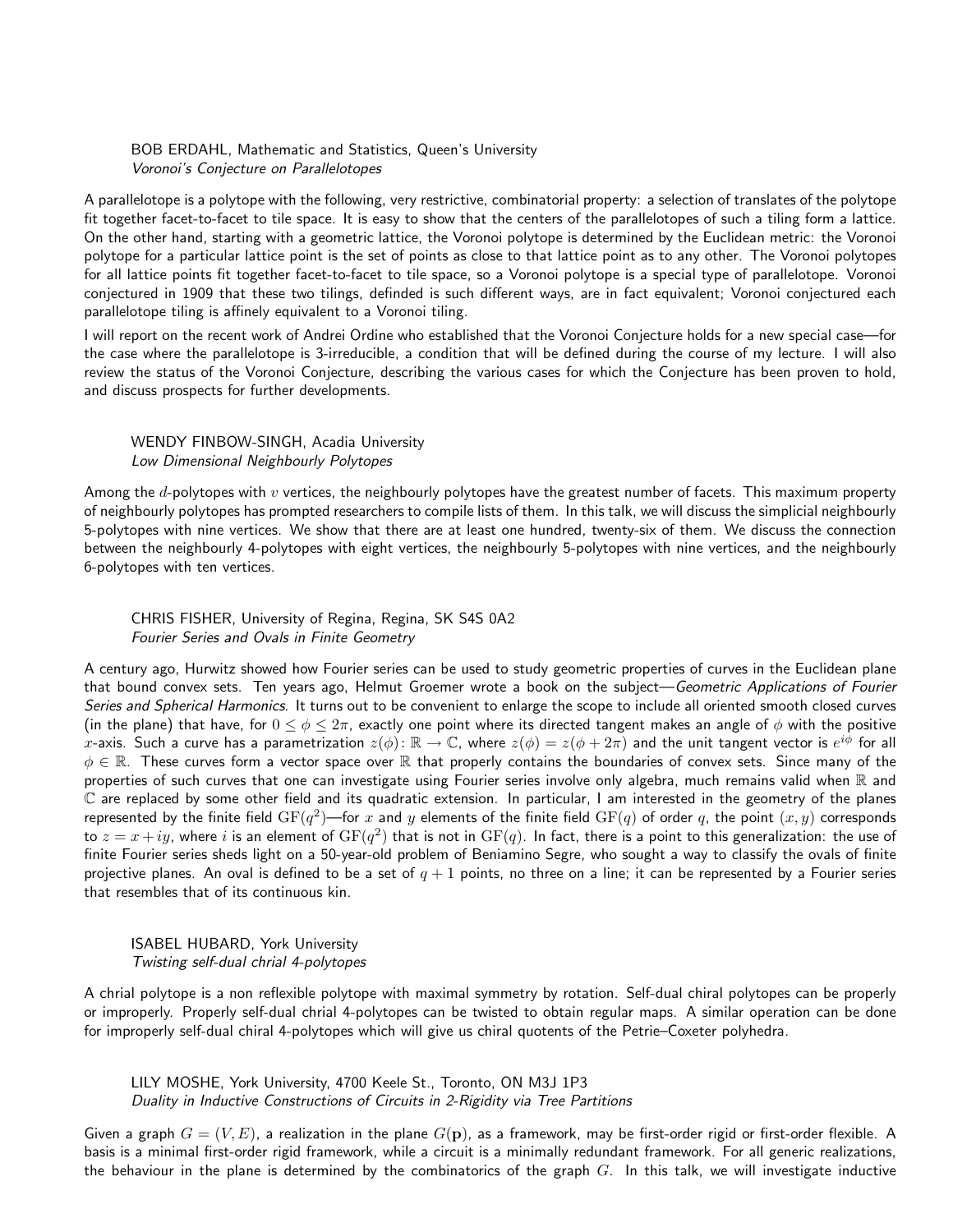constructions for extending a circuit to a larger circuit, for graphs on  $|V|$  vertices which are rigid for generic realizations in the plane.

Using Crapo's characterization of circuits in terms of two spanning trees, we explore some global properties of the circuits in terms of local changes in the graphs around a few vertices. For circuits on planar graphs, these inductions have a striking duality. The plane dual of a 2-circuit is a 2-circuit. This duality pairs techniques in a direct fashion and offers additional insights and corollaries.

This talk is based on joint work with Walter Whiteley and Laura Chávez Lomeli.

# TOMAZ PISANSKI, IMFM, University of Ljubljana and University of Primorska ˇ Dimension of unsplittable incidence structures

A combinatorial incidence structure  $C = (P, L, I)$  consists of 'points' P, 'lines' L, and an incidence relation I between them. The corresponding bipartite incidence graph is sometimes called the Levi graph of the structure.

A collection of points and lines in the Euclidean space defines a geometric incidence structure. Each geometric incidence structure determines a unique combinatorial incidence structure. The converse is not true. An incidence-preserving mapping of 'points' and 'lines' of a combinatorial incidence structure  $C$  to points and lines of an Euclidean space is called a representation of  $C$ .

 $\dim(C)$  is the maximum dimension of the affine span of any geometric incidence structure representing combinatorial incidence structure C.

G-graph is the graph square of the Levi graph of an incidence structure C. An incidence structure C is unsplittable if by removing any set of vertices independent in  $G$ -graph from the Levi graph of  $C$ , the Levi graph remains connected. This talk will indicate some problems concerning the dimension of unsplittable incidence structures in particular for some combinatorial or geometric configurations.

This is joint work in progress with Branko Grünbaum.

DORETTE PRONK, Department of Mathematics and Statistics, Dalhousie University, Halifax, NS B3H 3J5 Touching Wood—the Shape of Fractal Trees

In this talk we study non-overlapping symmetric binary fractal trees as representations of the free monoid  $M(L, R)$  on two generators L and R. Such a tree is determined by an angle  $\theta$  and a scaling ratio r, such that the interiors of its branches do not overlap.

Motivated by techniques from shape theory and computational topology we consider for each fractal tree the homology of its inverse system of closed  $\varepsilon$ -neighbourhoods. We show that holes in these  $\varepsilon$ -neighbourhoods are determined by certain pairs of "contact vertices" on the tree and use this to identify different types of holes.

This leads us to consider a coloured version of the "topological barcode" (as introduced by Carlsson et al. in [1]) of a fractal tree. The topological barcode encodes for each hole its persistence interval, that is, the interval of the epsilon values for which this hole exists. Moreover, there is a natural action of the monoid  $M(L, R)$  on the coloured barcode. This will lead to several new classifications of symmetric binary fractal trees. Tara Taylor will discuss this in more detail in her presentation in this session, including several interesting "golden" examples.

This is joint work with Tara Taylor (St. Francis Xavier University).

# References

[1] G. Carlsson, A. Zomorodian, A. Collins and L. Guibas, Persistence barcodes for shapes. In: Symposium on Geometry Processing, Nice, France, July 8-10, 2004 (can also be found on the website math.stanford.edu/comptop/preprints/).

FRANCO SALIOLA, Cornell University, Ithaca, NY, USA Geometry and Algebra associated to Hyperplane Arrangements

The geometry and combinatorics of hyperplane arrangements define an associative product on the faces of the arrangement and is used in determining various properties of the resulting semigroup algebra. In turn, the properties of the algebra afford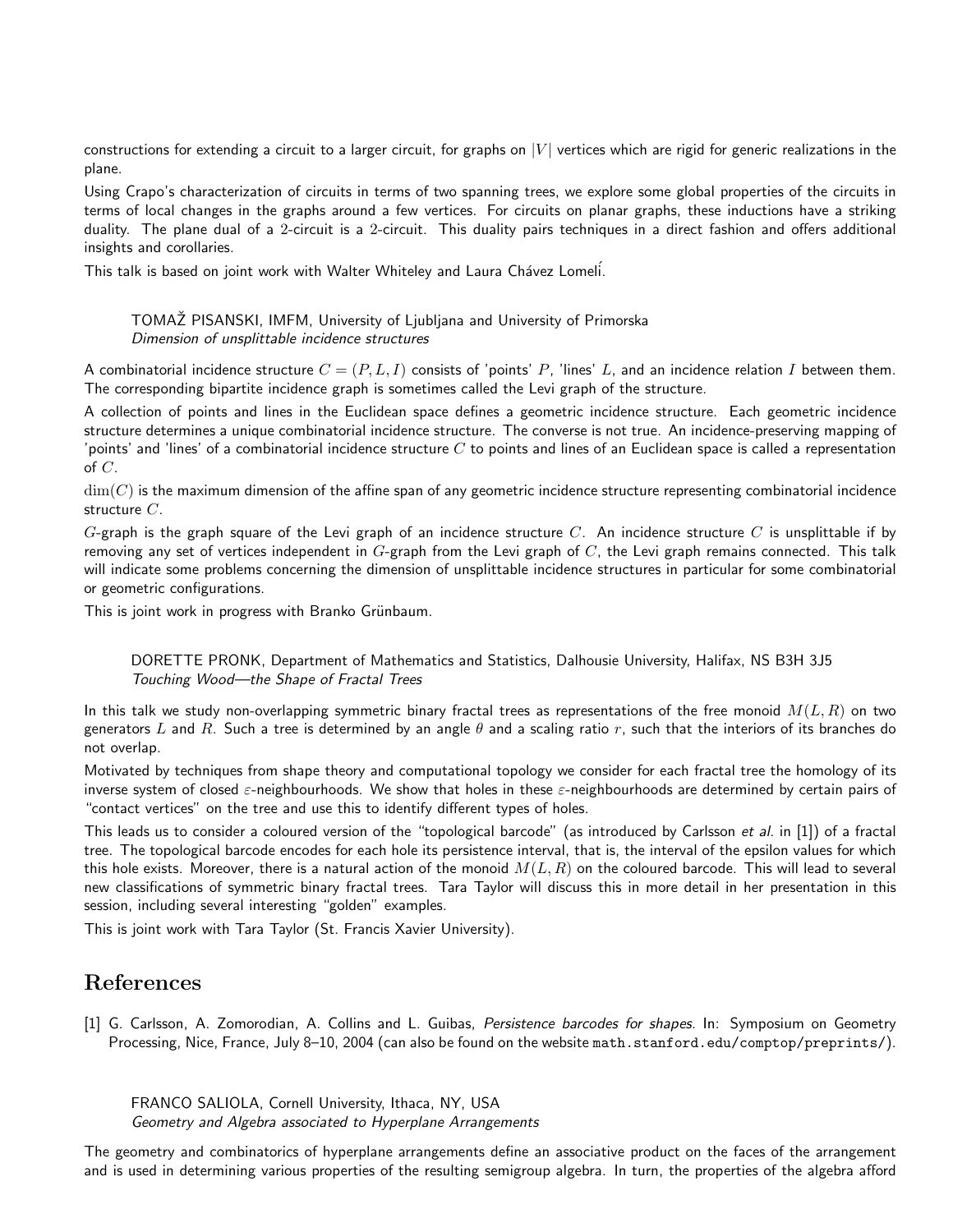geometric and combinatorial results about the arrangement. An example of this interplay is the result that the face semigroup algebra depends only on the intersection lattice of the hyperplane arrangement. It is obtained by constructing the quiver of the face semigroup algebra using the geometry of the hyperplane arrangement.

## EGON SCHULTE, Northeastern University, Department of Mathematics, Boston, MA 02115, USA Reflection groups and polytopes over finite fields

Any finite or infinite Coxeter group G with string diagram is the automorphism group of an abstract regular polytope. When  $G$ is crystallographic, its standard real representation is easily reduced modulo an odd prime  $p$ , thus giving a finite representation in some finite orthogonal space V over the field with  $p$  elements. The finite group need not be polytopal; and whether or not it is depends in an intricate way on the geometry of  $V$ . The talk presents recent work with Barry Monson, in which we describe this construction in considerable generality and study in depth the interplay between the geometric properties of the polytope (if it exists) and the algebraic structure of the overlying finite orthogonal group. The rank 4 case has been worked out in considerable detail.

#### TARA TAYLOR, St. Francis Xavier University, Antigonish, Nova Scotia Finding Gold in the Forest: Fractal Trees and The Golden Ratio

This talk will expand on the talk presented by Dorette Pronk of Dalhousie University (in the same session). We continue with a discussion of the classifications of symmetric binary fractal trees via an analysis of the closed  $\epsilon$ -neighbourhoods using methods of computational topology. We illustrate the theory we have developed to study fractal trees by discussing an overview of the topology of four self-contacting trees that are related to the golden ratio. These four trees each possess remarkable symmetry, and their topological barcodes demonstrate the rich structure that a topological barcode can add to a fractal tree.

## ASIA IVIC WEISS, York University Gray graph as medial graph of a 4-polytope

Each combinatorial polytope of rank 4 which can be assigned Schläfli symbol  $\{k, q, k\}$  yields a bipartite k-valent graph, called medial graph of the polytope, whose vertices are the faces of the polytope of ranks 1 and 2. Two vertices of such graph are adjacent whenever the corresponding faces are incident. I shall present recent work with Barry Monson, in which we prove that the medial graph for the polytope with regular toroidal facets  $\{3,6\}_{(3,0)}$  and vertex-figures  $\{6,3\}_{(1,1)}$  is an edge-transitive graph with 54 vertices, known as the Gray graph. In fact, our construction yields an infinite family of edge-transitive graphs which are not vertex-transitive. Gray graph is the smallest known graph with this property.

## WALTER WHITELEY, York University, Toronto, Ontario Some applications of rigidity to control of formations

Recent work on control of formations of robots has used a number of results from rigidity theory, while adding some new questions about directed graphs (which of the end vertex agents is responsible for maintaining the length of the edge?). In addition to graphs which can be rigidly maintained, there are problems of 'control'—will noise disrupt the convergence of the formation to the desired path?

We will present some key results drawn from rigidity theory and as well as currrent unsolved problems for formations of agents in the plane, with distance constraints.

This is part of joint work with groups of Steven Morse (Electrical Engineering, Yale), Richard Yang (Computer Science, Yale) and Peter Belhumeur and Tolga Eren (Computer Science, Columbia).

GORDON WILLIAMS, Ursinus College, PO Box 1000, Collegeville, PA 19426, USA Geometric Realizations of Non-Convex Simplicial Spheres

The study of combinatorial types of convex polytopes has been an extremely fruitful one for twentieth-century mathematics. In 1967, Grünbaum and Shreedharan discovered some errors in Brückner's 1909 enumeration of the simple convex polytopes with 8 facets in 4-dimensional Euclidean space. In particular, they discovered that one of the combinatorial types listed by Brückner did not admit a realization as the boundary of a convex polytope. Since then, much work has been done on determining which